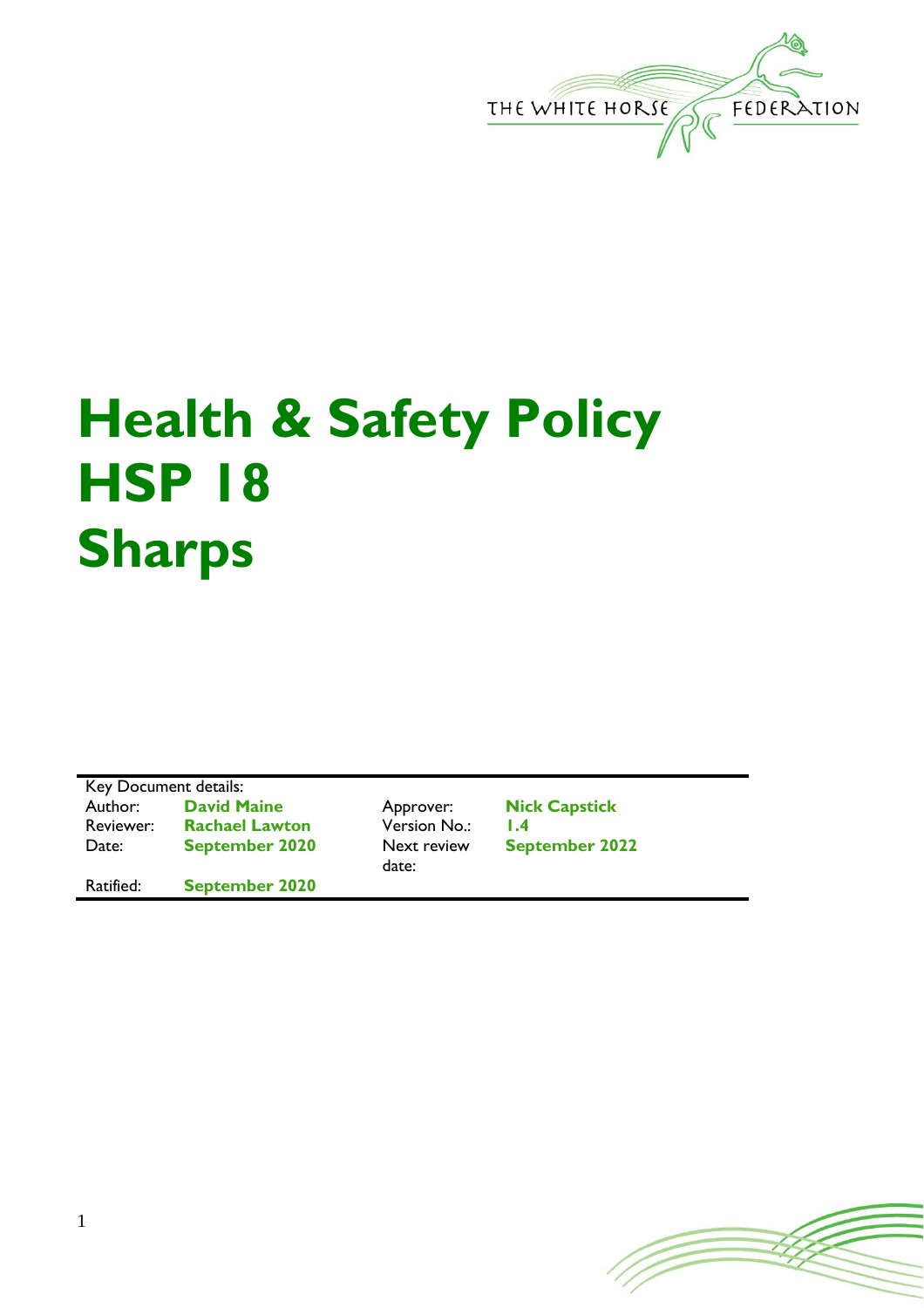

| <b>Title:</b>       | $HSP18 - Sharps$                                                                          |
|---------------------|-------------------------------------------------------------------------------------------|
| Author(s):          | David Maine                                                                               |
| Date:               | May 2019                                                                                  |
| <b>Review date:</b> | May 2021                                                                                  |
| <b>Application:</b> | This policy applies equally to all The White Horse Federation (TWHF) employees            |
|                     | including agency or casual staff, and to all premises where TWHF is either the 'employer' |
|                     | or is in control of the premises.                                                         |

|                       | <b>Definitions</b><br>For the purpose of this policy, the following definitions apply; |                                                                                           |                                                                                       |  |  |  |  |
|-----------------------|----------------------------------------------------------------------------------------|-------------------------------------------------------------------------------------------|---------------------------------------------------------------------------------------|--|--|--|--|
|                       |                                                                                        | <b>Sharps</b>                                                                             | 'Sharps' are needles, blades (such as scalpels) and other medical                     |  |  |  |  |
|                       |                                                                                        |                                                                                           | instruments that are necessary for carrying out healthcare work and                   |  |  |  |  |
|                       |                                                                                        |                                                                                           | could cause an injury by cutting or pricking the skin of personnel during             |  |  |  |  |
|                       |                                                                                        |                                                                                           | handling. This includes; syringes, needles, broken glass, scalpels, blades,           |  |  |  |  |
|                       |                                                                                        |                                                                                           | wires, etc.                                                                           |  |  |  |  |
|                       |                                                                                        | <b>Sharps Injury</b>                                                                      | A sharps injury is an incident, which causes a needle, blade (such as                 |  |  |  |  |
|                       |                                                                                        |                                                                                           | scalpel) or other medical instruments to penetrate the skin. This is                  |  |  |  |  |
|                       |                                                                                        |                                                                                           | sometimes called a percutaneous injury.                                               |  |  |  |  |
|                       |                                                                                        | <b>Safer Sharps</b>                                                                       | The term 'safer sharp' means medical sharps that incorporate features                 |  |  |  |  |
|                       |                                                                                        |                                                                                           | or mechanisms to prevent or minimise the risk of accidental injury; e.g.              |  |  |  |  |
|                       |                                                                                        |                                                                                           | needles and syringes with shields that slide or pivot to cover the needle             |  |  |  |  |
|                       |                                                                                        |                                                                                           | after use.                                                                            |  |  |  |  |
| <b>Policy Aims</b>    |                                                                                        | This policy details the procedures to be followed when any sharps incident occurs that    |                                                                                       |  |  |  |  |
|                       |                                                                                        |                                                                                           | may expose employees to potentially infectious materials.                             |  |  |  |  |
| <b>Policy</b>         |                                                                                        | TWHF is committed to ensuring the health, safety and welfare of all its employees. It     |                                                                                       |  |  |  |  |
|                       |                                                                                        |                                                                                           | recognises the risks of sharps to employees who are inadvertently exposed to sharps   |  |  |  |  |
|                       |                                                                                        | when they are not stored or disposed of properly. TWHF is committed to the prevention     |                                                                                       |  |  |  |  |
|                       |                                                                                        | of injury by controlling the risks posed by needle sticks and other sharps.               |                                                                                       |  |  |  |  |
| <b>Risk</b>           |                                                                                        | The main risk from a sharps injury is the potential exposure to blood-borne viruses (BBV) |                                                                                       |  |  |  |  |
|                       |                                                                                        | such as Hepatitis and Human Immunodeficiency Virus (HIV). This can occur where the        |                                                                                       |  |  |  |  |
|                       |                                                                                        | injury involves a sharp that is contaminated with blood or a bodily fluid from a carrier. |                                                                                       |  |  |  |  |
| <b>Responsibility</b> |                                                                                        |                                                                                           | This responsibility is discharged primarily at the line management/operational level. |  |  |  |  |
|                       |                                                                                        | <b>Roles &amp; Responsibilities</b>                                                       |                                                                                       |  |  |  |  |
| $\mathsf{I}$ .        |                                                                                        |                                                                                           | Roles and responsibilities are defined in HSP 2 Organisation.                         |  |  |  |  |
|                       |                                                                                        |                                                                                           |                                                                                       |  |  |  |  |
|                       |                                                                                        |                                                                                           | Any specific actions are detailed in the arrangements section below.                  |  |  |  |  |
|                       | <b>Arrangements</b>                                                                    |                                                                                           |                                                                                       |  |  |  |  |
| Ι.                    |                                                                                        |                                                                                           | Provision of Information, Instruction and Training                                    |  |  |  |  |
|                       | Information provided to staff regarding risks from sharps should include:              |                                                                                           |                                                                                       |  |  |  |  |
|                       | the risks from injuries involving sharps;                                              |                                                                                           |                                                                                       |  |  |  |  |
|                       | relevant legal duties on employers and workers;                                        |                                                                                           |                                                                                       |  |  |  |  |
|                       | how to prevent sharps injury;                                                          |                                                                                           |                                                                                       |  |  |  |  |
|                       |                                                                                        | information regarding vaccination;                                                        |                                                                                       |  |  |  |  |
|                       |                                                                                        |                                                                                           | any support available to an injured person from their employer                        |  |  |  |  |
|                       |                                                                                        |                                                                                           |                                                                                       |  |  |  |  |
|                       | Training should cover the following points:                                            |                                                                                           |                                                                                       |  |  |  |  |

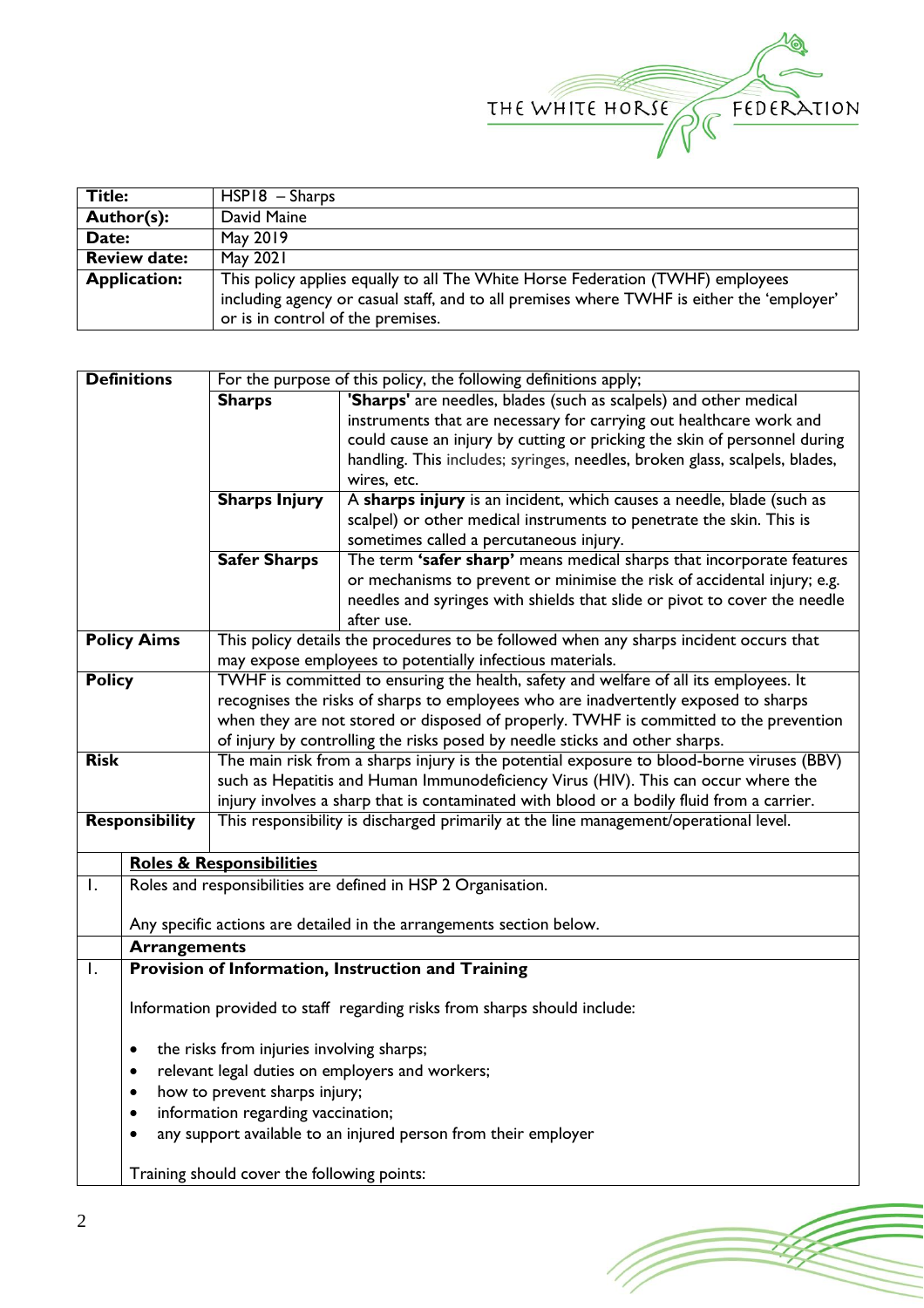

|                  | the correct use of safer sharps;<br>$\bullet$<br>safe use and disposal of sharps;<br>٠                                                                                                                                                                                                                                                                                                                                                                                                                                   |  |  |  |  |
|------------------|--------------------------------------------------------------------------------------------------------------------------------------------------------------------------------------------------------------------------------------------------------------------------------------------------------------------------------------------------------------------------------------------------------------------------------------------------------------------------------------------------------------------------|--|--|--|--|
|                  | what to do in the event of a sharps injury;<br>٠<br>arrangements for health surveillance and other procedures.<br>$\bullet$                                                                                                                                                                                                                                                                                                                                                                                              |  |  |  |  |
| $\overline{2}$ . | <b>Provision and Use of Safer Sharp Devices</b>                                                                                                                                                                                                                                                                                                                                                                                                                                                                          |  |  |  |  |
|                  | Where possible, use of sharps at work should be avoided so far as is reasonably practicable. If this is<br>not practical or feasible, when sharps are used at work, safer sharps products should be procured and<br>used where possible.                                                                                                                                                                                                                                                                                 |  |  |  |  |
|                  | Procedures and instructions should be in place to ensure that needles are not capped or re-sheathed<br>after use at work unless the risk of injury to employees is effectively controlled by use of a suitable<br>safety device.                                                                                                                                                                                                                                                                                         |  |  |  |  |
| $\overline{3}$ . | <b>Disposal of Sharps</b>                                                                                                                                                                                                                                                                                                                                                                                                                                                                                                |  |  |  |  |
|                  | Procedures for the safe disposal of sharps that are not designed for re-use should include;                                                                                                                                                                                                                                                                                                                                                                                                                              |  |  |  |  |
|                  | written instructions for employees; and<br>٠<br>clearly marked and secure containers (sharps bins manufactured to BS7320:1990).<br>٠                                                                                                                                                                                                                                                                                                                                                                                     |  |  |  |  |
|                  | These should be located close to areas where sharps are used at work.                                                                                                                                                                                                                                                                                                                                                                                                                                                    |  |  |  |  |
|                  | All sharps should be disposed of carefully at the point of use. This means that suitable sharps containers<br>should be portable enough to take to the activity, and designed specifically to allow needles and sharp<br>instruments to be disposed of easily and safely at the point of use.                                                                                                                                                                                                                            |  |  |  |  |
|                  | Ideally sharps bins should be designed to prevent overfilling and accidental spillage of contents. They<br>should be easy to close temporarily and permanently and there should be no risk of puncture of the<br>container.                                                                                                                                                                                                                                                                                              |  |  |  |  |
|                  | Sharps bins should not be left unattended in areas where they are accessible to children and the general<br>public.                                                                                                                                                                                                                                                                                                                                                                                                      |  |  |  |  |
|                  | Sharps bins will ultimately be disposed of via an approved hazardous waste stream through the use of a<br>licenced and registered waste contractor.                                                                                                                                                                                                                                                                                                                                                                      |  |  |  |  |
| 4.               | <b>Sharps Injury</b>                                                                                                                                                                                                                                                                                                                                                                                                                                                                                                     |  |  |  |  |
|                  | Where employees have been involved in a sharps incident, they should inform their manager<br>immediately and report the incident utilising TWHF accident reporting system.                                                                                                                                                                                                                                                                                                                                               |  |  |  |  |
|                  | If exposure to a blood-borne virus (BBV) or other serious infection is suspected or has been confirmed<br>through a sharps incident, the manager must ensure that the employee has immediate access to post<br>exposure medical treatment. That is, injuries involving sharps which have been contaminated with<br>human body fluids or material that is believed to be infective, the injured person should immediately be<br>referred to the nearest Accident and Emergency ideally within the first hour of exposure. |  |  |  |  |